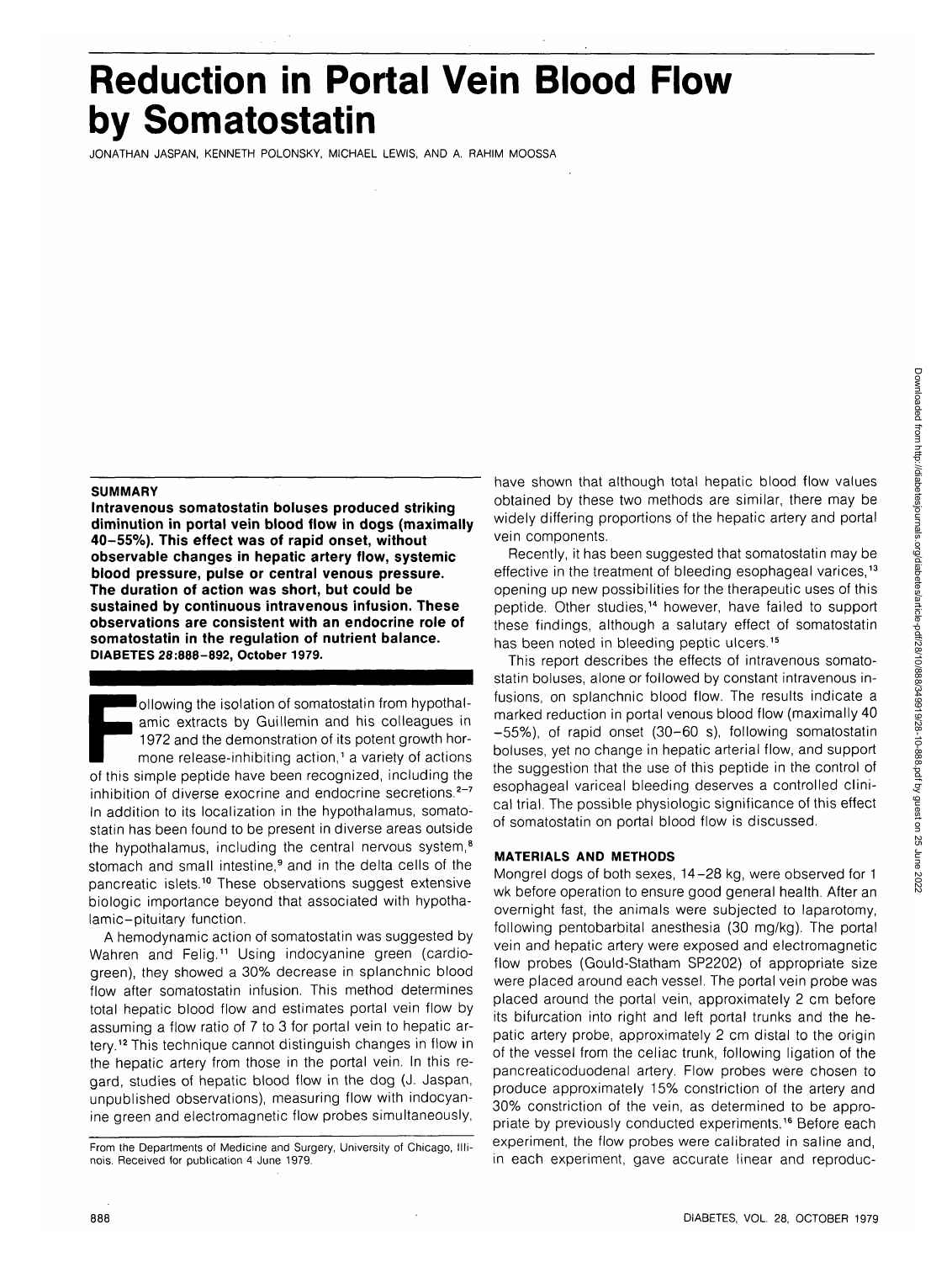

ible readings (3.7  $\pm$  1.3%) that were not affected by variations in the hematocrit between 24% and 48%. Pulse and arterial blood pressure were continuously monitored by means of a femoral artery line. Central venous pressure was monitored by means of an appropriately calibrated catheter inserted into the superior vena cava and portal vein pressure was measured by this latter method and also by means of the blood pressure-monitoring apparatus. Rectal temperature was continuously recorded. Intravenous fluid (0.9% saline) was infused via a left jugular vein catheter. Infusion was given at a rate consistent with maintaining constant central venous pressure and urine output (monitored by urethral catheterization). Blood glucose levels were monitored by a Beckman AutoAnalyzer and 5% dextrose given to prevent hypoglycemia in those experiments where somatostatin boluses were followed by a continuous infusion.<sup>17</sup>

**Experimental design.** During an equilibration period of 30 min, portal vein and hepatic artery flows, blood pressure, pulse, and central venous pressures were recorded at 5-min intervals to ensure stability.

Boluses of varying amounts of somatostatin (cyclic form, Bachem, Inc., Torrance, California) were injected rapidly into the left jugular vein and recordings of the above parameters were made at intervals after completion of the injection (every 15 s for the first 11/2 min, every 30 s for the next 4 min, and, thereafter, every minute). Following each

injection, observations were made for a 20-min period. Thereafter, a period of 10-15 min was allowed for stabilization of blood flow before the next bolus. Saline or somatostatin boluses were given in random order. In selected experiments, the bolus was followed by constant infusion of somatostatin given by means of a Harvard pump, at rates of 80-400 ng/kg/min. In these latter experiments, flows continued to be recorded following termination of the infusion. In five individual experiments, responses to repeated injections of a given dose of somatostatin, on two or three occasions, were assessed. In four experiments, superior mesenteric artery blood flow was also measured.

## **RESULTS**

Portal vein and hepatic artery blood flows vary considerably in individual dogs. Baseline portal vein and hepatic artery blood flows in these 12 dogs were, respectively, (mean  $\pm$  SEM) 521  $\pm$  53 ml/min (range 300-800) or 23.3  $\pm$ 1.8 ml/kg/min (range 13.7-34.2) and 172  $\pm$  16 ml/min (range 95-270) or  $7.7 \pm 0.6$  ml/kg/min (range 5.9-11.7). Following bolus injections, portal venous blood flow fell rapidly. The peak decrement occurred between 30 and 60 s, with measurable effects sometimes observed as early as 15 s. The maximal decline was 40-55% in some dogs. No significant changes in hepatic arterial blood flow, systolic blood pressure, pulse rate, or central venous pressure

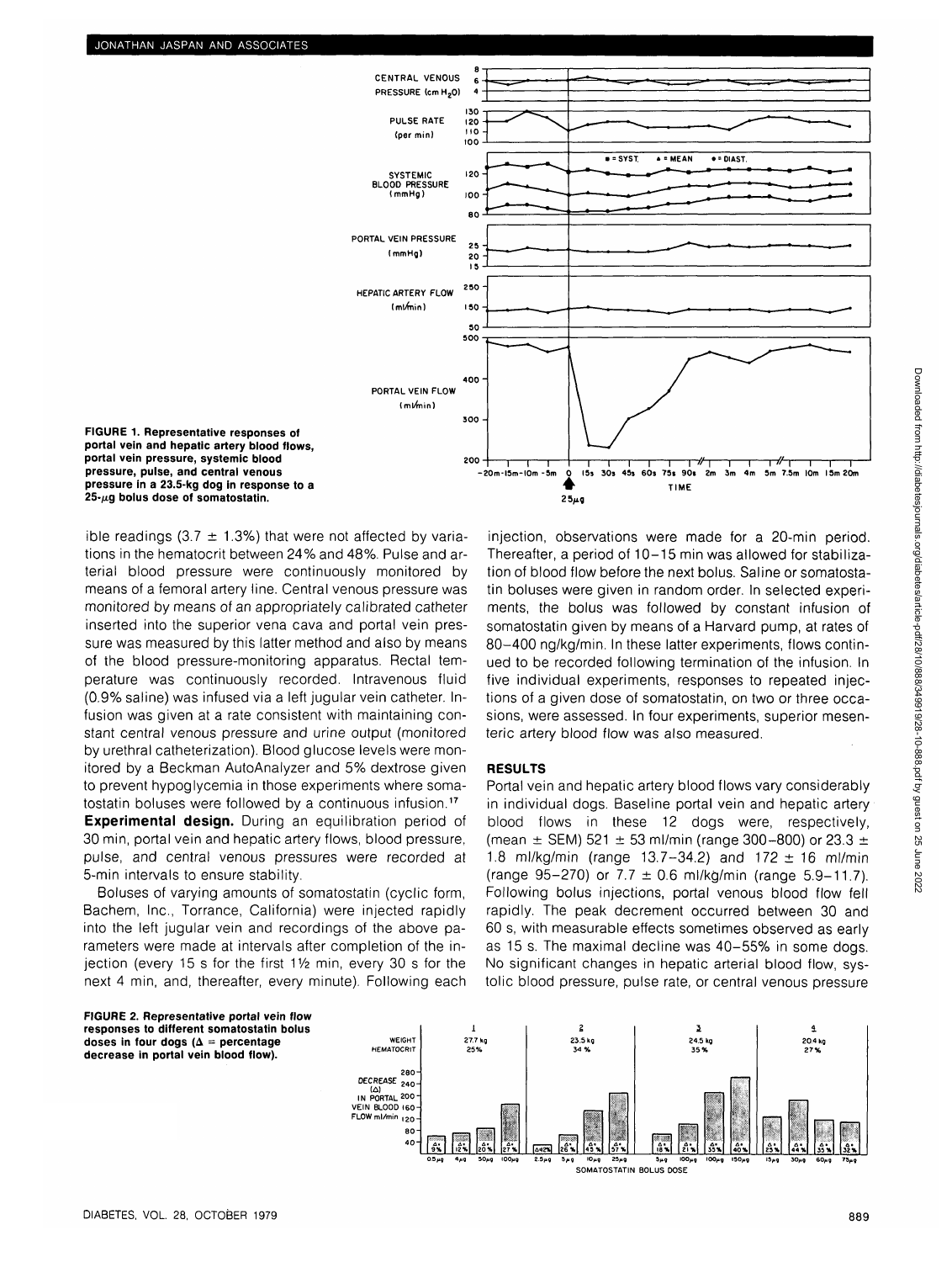### REDUCTION IN PORTAL VEIN BLOOD FLOW BY SOMATOSTATIN



**FIGURE 3. Overall dose response relationship in 12 dogs.**

were detected in these experiments. Representative responses of these parameters in one experiment following a  $25-\mu$ g bolus dose of somatostatin are shown in Figure 1.

Portal venous blood flow response to somatostatin doses varied considerably from animal to animal. However, a dose response relationship was observed. Dose response relationships in four animals are shown in Figure 2 and the overall dose response relationship observed in the 12 experiments is illustrated in Figure 3. No changes were detectable after boluses of 50-100 ng, although declines were generally detected at 500 ng. In some animals, however, the maximum response was observed at doses as low as  $25 \mu$ q, while, in a single experiment, the maximal response was observed only at 150  $\mu$ g. In selected experiments, repeating a given bolus of somatostatin showed reproducible results (Figure 4). Saline injections did not produce measureable changes in blood flows or any other parameters measured.

Somatostatin boluses were followed by constant infusion of somatostatin for periods of up to 2 h in eight experiments. Following the initial rapid decrement, portal vein blood flow returned to near basal levels at between 2 and 5 min and, thereafter, declined gradually, reaching a new plateau level 15-30 min after starting the infusion. This plateau was at a level approximately 50% above the nadir in portal flow and was sustained throughout the somatostatin infusion.

In four experiments, portal vein blood flow was measured on terminating the infusion and increased over a period of 5-20 min to levels approaching the presomatostatin flow rates (Table 1). In two dogs, measurement of superior mesenteric artery blood flow, following boluses of 25 and 100  $\mu$ g in one and 100  $\mu$ g in the other, showed no change, while in two other animals, boluses of 100  $\mu$ q led to modest falls of 40-60 ml/min (14-20% decline).

## **DISCUSSION**

This study demonstrates a considerable and consistent diminution of portal venous blood flow in response to intravenous somatostatin. The clinical implications of this finding are important. The results confirm the impression of Tyden et al.<sup>13</sup> that the circulatory effects of somatostatin appear to be limited to the splanchnic bed, with a dominant action on the portal vein, supporting their contention that somatostatin may prove beneficial in the treatment of bleeding esophageal varices. However, although Tyden et al. documented a 35% decrease in wedged hepatic venous pressure, we are unable to document any significant change in portal venous pressure as measured by two different methods. The reason for this difference is not clear, but it may be related to technical factors in the measurement of portal venous pressure. Nevertheless, since no serious side effects of somatostatin infusion have yet been noted and because no significant changes in other circulatory parameters or blood pressure were observed, this treatment appears to be without undue risk.

No data are available concerning the mechanism of the hemodynamic effects of somatostatin. However, the rapidity of onset of action suggests a direct effect on the portal vein, perhaps mediated through a calcium-dependent mechanism. In this regard, somatostatin may have a direct action on smooth muscle in other sites. Thus, we observed that following a somatostatin bolus, urinary flow rapidly increased such that the volume of urine for the 5-min period following the somatostatin bolus was consistently 5- to 10-fold greater than the volume over the 5 min immediately before the bolus. This observation might also have some clinical relevance.

One possible explanation for a decrease in portal blood flow in response to somatostatin is a simultaneous decrease in splanchnic inflow of blood. In an attempt to address this



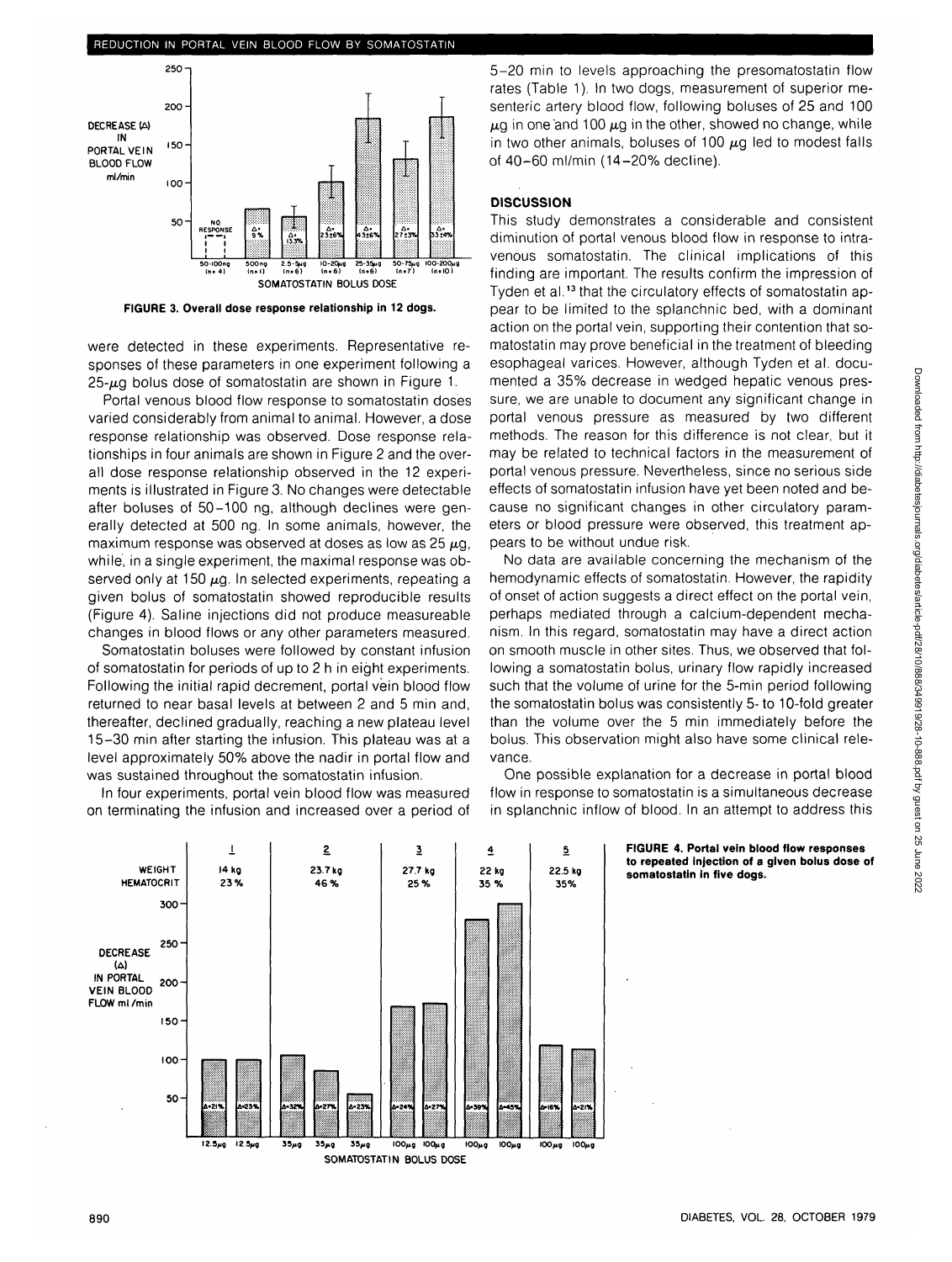TABLE 1

Portal vein blood flow in response to (1) somatostatin bolus, followed by (2) constant intravenous somatostatin infusion, followed by (3) cessation of infusion

|             |                |                           |                         | Portal vein blood flow |               |                                    |                     |                                      |                                      |
|-------------|----------------|---------------------------|-------------------------|------------------------|---------------|------------------------------------|---------------------|--------------------------------------|--------------------------------------|
|             |                |                           |                         | Nadir (1)              |               | Plateau on infusion (2)            |                     | Increase on stopping<br>infusion (3) |                                      |
|             |                | Somatostatin dose         |                         |                        |               | $\Delta$ : decrease<br>below basal | % decrease          |                                      | % increase                           |
| Exp. no.    | Dog wt<br>(kg) | <b>Bolus</b><br>$(\mu g)$ | Infusion<br>(nq/kg/min) | $\Delta$ : ml/min      | ℅<br>decrease | (presomatostatin)<br>flow (ml/min) | below basal<br>flow | $\Delta$ : ml/min                    | above flow<br>during<br>infusion (2) |
|             | 23.7           | 35                        | 160                     | 105                    | 32            | 60                                 | 18                  |                                      |                                      |
| 2           | 27.7           | 100                       | 400                     | 170                    | 24            | 70                                 | 10                  | 90                                   | 17                                   |
| 3           | 23.5           | 25                        | 160                     | 210                    | 57            | 100                                | 27                  |                                      |                                      |
| 4           | 23.5           | 10                        | 80                      | 150                    | 45            | 70                                 | 21                  |                                      |                                      |
| 5           | 22.2           | 25                        | 200                     | 295                    | 56            | 210                                | 40                  | 90                                   | 25                                   |
| 6           | 22             | 100                       | 200                     | 280                    | 39            | 145                                | 21                  | 60                                   | 15                                   |
|             | 26.3           | 75                        | 200                     | 250                    | 31            | 175                                | 22                  |                                      |                                      |
| 8           | 24.5           | 100                       | 200                     | 210                    | 35            | 140                                | 23                  | 140                                  | 30                                   |
| $m \pm$ SEM | $24.2 \pm 0.7$ | $59 \pm 14$               | $200 \pm 32$            | $209 \pm 23$           | $40 \pm 4$    | 19<br>121<br>$\pm$                 | $23 \pm 3$          | $95 \pm 17$                          | $22 \pm 3$                           |

possibility, we measured superior mesenteric artery flows in four animals. The effects of somatostatin on superior mesenteric artery flow were found to be inconsistent and insufficient to account for the portal vein flow decrements observed.

The placement of electromagnetic flow probes on both portal vein and hepatic artery, as a method of assessing blood flows in these vessels, enabled us to document greater declines in portal venous blood flow than were previously appreciated using the indocyanine green extraction method.<sup>11</sup> The selective effect of somatostatin on portal venous blood flow without a concomitant effect on hepatic artery flow would lead to underassessment of portal venous flow decreases, as assessed by cardiogreen extraction, since this method assumes a fixed proportion of blood flows of 70% portal vein to 30% hepatic artery.12

The physiologic implications of these observations are of some interest. Somatostatin is known to be rapidly and extensively degraded following intravenous administration.<sup>18</sup> In this regard it is noteworthy that although this study utilized pharmacologic doses of somatostatin injected peripherally, levels of the peptide probably approached the physiologic range in the portal vein where its vascular effects are operative. Accordingly, these data support the notion of an important role for somatostatin in mediating nutrient influx,<sup>19</sup> presumably achieved by a direct action of newly secreted splanchnic somatostatin on the portal venous circulation. Although flows decreased rapidly, it is conceivable that this action is, in part, mediated indirectly via somatostatin-induced reduction of gastrointestinal and pancreatic hormones, including secretin, cholecystokinin-pancreozymin, and glucagon.

Conversely, it is also possible that the inhibitory action of somatostatin on gastrointestinal hormones is related, in part, to its effect on nutrient influx. The effects of somatostatin on splanchnic blood flow suggest that the actions of this peptide may extend beyond those of a paracrine nature. The demonstration of a large hepatic extraction of endogenous somatostatin (Polonsky, unpublished observations) is consistent with this concept.

In conclusion, an intravenous somatostatin bolus rapidly

and markedly decreases portal venous blood flow and this effect can be sustained by continuous intravenous infusion of the peptide. Although further studies will be necessary to confirm these observations and examine portal venous pressure effects in a more systematic fashion, these observations suggest that a clinical trial on the effects of somatostatin on esophageal variceal hemorrhage may be worthwhile. By virtue of its effect on portal blood flow, somatostatin might play an important physiologic role in regulating influx of ingested nutrients. The rapidity of decline in portal venous flow following bolus injection suggests a direct action, although an indirect effect mediated through the action of somatostatin on gastrointestinal and pancreatic hormones is also possible.

## **ACKNOWLEDGMENTS**

Dr. Jaspan is the recipient of a research grant from the National Institute of Health, Am 25913, and a grant from the American Diabetes Association. We thank Silas B. Brown for technical assistance.

#### **REFERENCES**

 Brazeau, P., Vale, W., Burgus, R., Ling, N., Butcher, M., Rivier, J., and Guillemin, R.: Hypothalamic polypeptide that inhibits the secretion of immunoreactive pituitary growth hormone. Science 7 79:77-79, 1973.

2 Alberti, K. G. M. M., Christensen, N. J., Christensen, S. E., Prange-Hansen, Aa., Iverson, J., Lundbaek, K., Seyer-Hansen, K., and Orskov, H.: Inhibition of insulin secretion by somatostatin. Lancet 2:1299-1301, 1973.

3 Koerker, D. J., Ruch, W., Chideckel, E., Palmer, J., Goodner, C. J., Ensinck, J., and Gale, C. C: Somatostatin: hypothalamic inhibitor of the endocrine pancreas. Science 184:482-84. 1974.

 Bloom, S. R., Mortimer. C. H., Thorner, M. O., Besser, G. J., Hall, R. Gomez, Pan, A., Roy, V. H., Russel, R. C. G., Coy, D. H, Kastin, A. J., and Schally, A. V.: Inhibition of gastrin and gastric-acid secretion by growthhormone release-inhibiting hormone in cats. Lancet 2:1106-09. 1974.

5 Boden, G., Sivitz, M. C, Owen, O. E., Essa-Koumar, N., and Landor, J. M.: Somatostatin suppresses secretin and pancreatic exocrine secretion. Science 790:163-65, 1975.

6 Dollinger, H., Raptis, S., and Pfeiffer, E. F. Effects of somatostatin on exocrine and endocrine pancreatic function stimulated by intestinal hormones in man. Horm. Metab. Res. 8:74-78, 1976.

7 Gomez-Pan, A., Reed, J. D., Albinus, M., Shaw, B., Hall, R., Besser, G. M., Coy, D. H., Kastin, A. J., and Schally, A. V.: Direct inhibition of gastric acid and pepsin secretion by growth-hormone release-inhibiting hormone in cats. Lancet 1:888-90, 1975

<sup>8</sup> Brownstein, M., Arimura, A., Sato, H., Schally, A. V., and Kizer, J. S.: